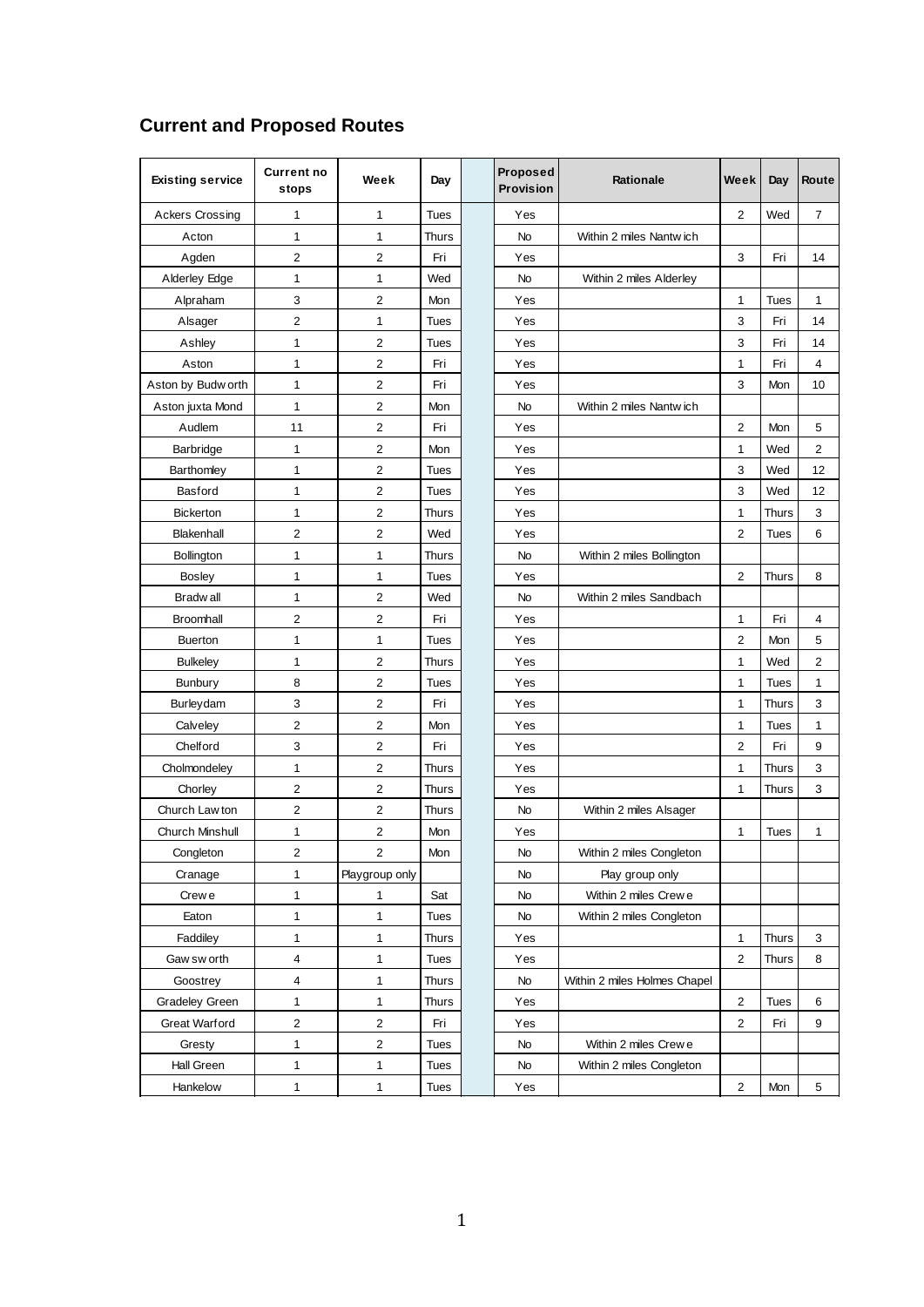| <b>Existing service</b>  | <b>Current no</b><br>stops | Week                    | Day          | Proposed<br>Provision | Rationale                    | Week                    | Day          | Route          |
|--------------------------|----------------------------|-------------------------|--------------|-----------------------|------------------------------|-------------------------|--------------|----------------|
| Haslington               | 9                          | 1                       | Fri          | Yes                   |                              | 3                       | Wed          | 12             |
| Hassall Green            | $\mathbf{1}$               | $\overline{c}$          | Wed          | No                    | Within 2 miles Sandbach      |                         |              |                |
| Hatherton                | $\mathbf{1}$               | 2                       | Wed          | Yes                   |                              | 2                       | Tues         | 6              |
| Haughton                 | $\overline{2}$             | 2                       | <b>Tues</b>  | Yes                   |                              | 1                       | Wed          | 2              |
| Hearns Lane              | 1                          | 1                       | <b>Thurs</b> | Yes                   |                              | $\mathbf{1}$            | <b>Thurs</b> | 3              |
| Henbury                  | $\mathbf{1}$               | 1                       | Wed          | Yes                   |                              | 3                       | <b>Tues</b>  | 11             |
| High Legh                | $\ensuremath{\mathsf{3}}$  | $\overline{c}$          | Fri          | Yes                   |                              | 3                       | Mon          | 10             |
| <b>Higher Hurdsfield</b> | $\overline{2}$             | $\overline{c}$          | <b>Thurs</b> | No                    | Within 2 miles Macc / Boll   |                         |              |                |
| <b>Higher Poynton</b>    | 5                          | 1                       | Fri          | No                    | Within 2 miles Poyn / Disley |                         |              |                |
| Holtridge                | $\mathbf{1}$               | 2                       | Thurs        | Yes                   |                              | 1                       | Thurs        | 3              |
| Hoo Green                | $\mathbf{1}$               | $\overline{c}$          | Fri          | Yes                   |                              | 3                       | Fri          | 14             |
| Hough                    | $\overline{2}$             | $\overline{c}$          | Wed          | Yes                   |                              | $\overline{c}$          | <b>Tues</b>  | 6              |
| How beck                 | $\mathbf{1}$               | 2                       | Wed          | Yes                   |                              | 2                       | <b>Tues</b>  | 6              |
| Kerridge                 | $\mathbf{1}$               | 1                       | <b>Thurs</b> | No                    | Within 2 miles Bollington    |                         |              |                |
| Kettleshulme             | $\mathbf{1}$               | 2                       | <b>Thurs</b> | Yes                   |                              | 3                       | <b>Tues</b>  | 11             |
| Knutsford                | $\overline{2}$             | $\overline{c}$          | Fri          | No                    | Within 2 miles Knutsford     |                         |              |                |
| Lacey Green              | $\mathbf{1}$               | 1                       | Fri          | No                    | Within 2 miles Hand / Wilm   |                         |              |                |
| Langley                  | $\overline{c}$             | $\overline{2}$          | Wed          | No                    | Within 2 miles Macclesfield  |                         |              |                |
| Lea Green                | $\mathbf{1}$               | $\overline{c}$          | Mon          | Yes                   |                              | $\mathbf{1}$            | <b>Tues</b>  | $\mathbf{1}$   |
| Leighton                 | 10                         | $\overline{2}$          | Sat          | No                    | Within 2 miles Crew e        |                         |              |                |
| Low er Withington        | $\mathbf{1}$               | 1                       | Wed          | Yes                   |                              | $\overline{2}$          | Fri          | 9              |
| Macclesfield             | 8                          | 2                       | <b>Thurs</b> | No                    | Within 2 miles Macclesfield  |                         |              |                |
| Marbury                  | 1                          | 1                       | <b>Thurs</b> | Yes                   |                              | 1                       | Thurs        | 3              |
| Marthall                 | $\mathbf{1}$               | 2                       | Fri          | Yes                   |                              | $\overline{\mathbf{c}}$ | Fri          | 9              |
| Mobberley                | $\mathbf 2$                | $\overline{2}$          | <b>Tues</b>  | Yes                   |                              | 3                       | Fri          | 14             |
| Morley Green             | $\overline{2}$             | $\overline{c}$          | Tues         | No                    | Within 2 miles Wilmslow      |                         |              |                |
| Mossley                  | $\mathbf{1}$               | $\overline{c}$          | Mon          | No                    | Not Cheshire East            |                         |              |                |
| <b>Moston Green</b>      | $\mathbf{1}$               | 2                       | Wed          | No                    | Within 2 miles Sandbach      |                         |              |                |
| Mottram St Andrew        | $\mathbf{1}$               | 1                       | <b>Thurs</b> | No                    | Within 2 miles Alderley Edge |                         |              |                |
| Mount Pleasant           | $\mathbf 2$                | 1                       | Wed          | Yes                   |                              | $\overline{2}$          | Wed          | 7              |
| Mow Cop                  | 5                          | 1                       | Wed          | Yes                   |                              | $\overline{2}$          | Wed          | $\overline{7}$ |
| Nantwich                 | 1                          | 1                       | Sat          | No                    | Within 2 miles Nantwich      |                         |              |                |
| Nether Alderley          | $\mathbf{1}$               | 1                       | Wed          | No                    | Within 2 miles Alderley Edge |                         |              |                |
| New tow n                | $\mathbf 2$                | $\overline{\mathbf{c}}$ | Fri          | Yes                   |                              | $\mathbf{1}$            | Fri          | 4              |
| North Rode               | $\mathbf{1}$               | 1                       | Tues         | Yes                   |                              | $\overline{\mathbf{c}}$ | <b>Thurs</b> | 8              |
| Oakhanger                | $\mathbf{1}$               | $\mathbf{1}$            | Fri          | No                    | Within 2 miles Alsager       |                         |              |                |
| Ollerton                 | 3                          | $\sqrt{2}$              | Fri          | Yes                   |                              | $\overline{2}$          | Fri          | 9              |
| Over Alderley            | $\mathbf{1}$               | 1                       | <b>Thurs</b> | No                    | Within 2 miles Alder / Prest |                         |              |                |
| Peckforton               | $\mathbf{1}$               | $\overline{2}$          | Thurs        | Yes                   |                              | 1                       | Wed          | 2              |
| Peover Superior          | $\mathbf{1}$               | 2                       | Fri          | Yes                   |                              | $\mathbf 2$             | Fri          | 9              |
| Pickmere                 | $\overline{2}$             | $\mathbf 2$             | Fri          | Yes                   |                              | 3                       | Mon          | 10             |
| Pinsley Green            | 1                          | $\overline{\mathbf{c}}$ | Fri          | Yes                   |                              | $\mathbf{1}$            | Fri          | 4              |
| Plumley                  | $\overline{c}$             | $\overline{2}$          | Tues         | Yes                   |                              | 3                       | Mon          | 10             |